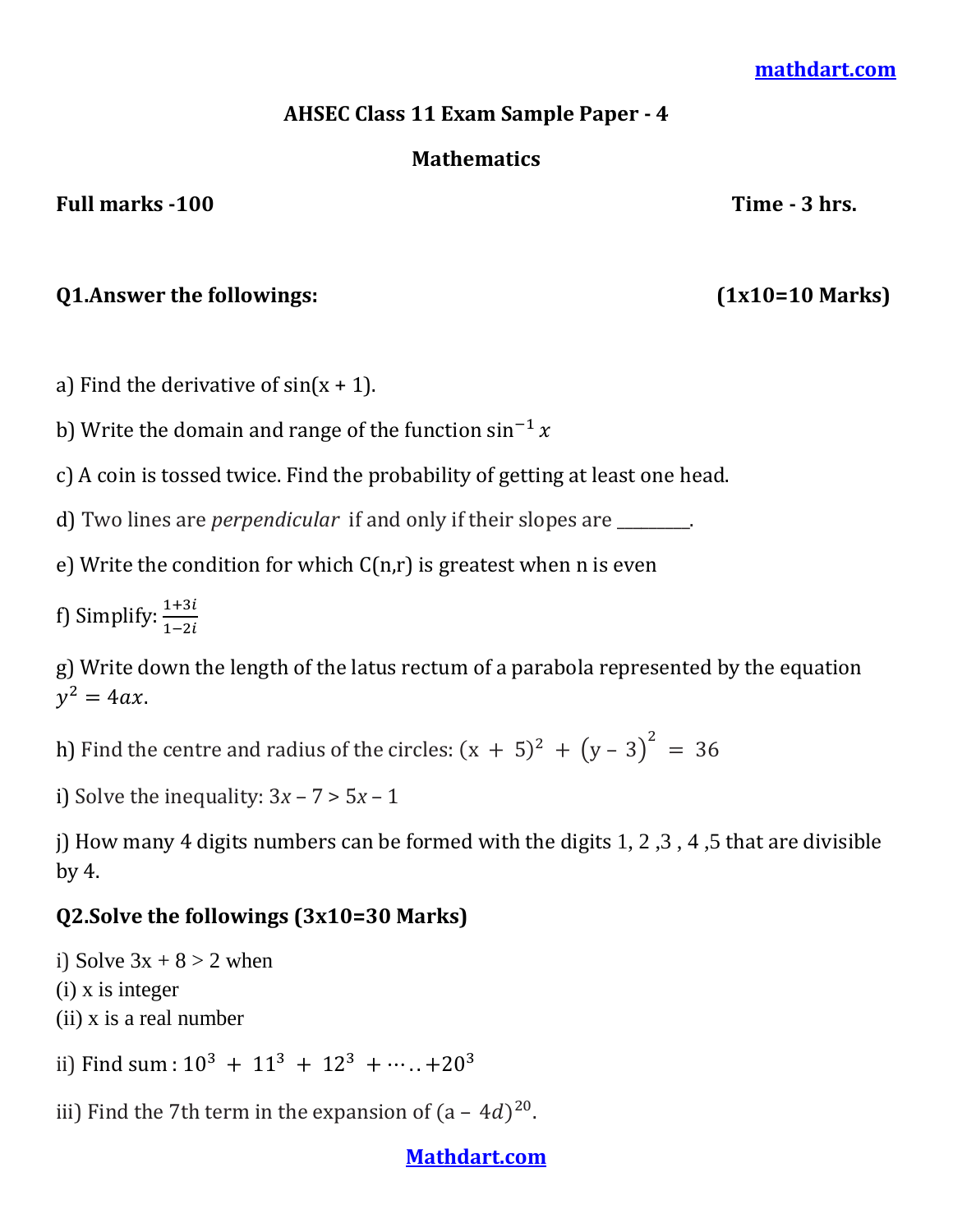iv) Find the general solutions of the equation: tan  $2x \tan x = 1$ 

v) Find the probability such that when 7 cards are drawn from a well shuffled deck of 52 cards, all the aces are obtained.

vi) Let A and B be two sets such that :  $n(A) = 20$ ,  $n(A \cup B) = 42$  and  $n(A \cap B) = 4$ . Find  $n(B)$ and  $n(A - B)$ .

vii) Three consecutive vertices of a parallelogram ABCD are  $A(4, -11)$ ,  $B(5, 3)$  & C $(2, 15)$ . Find D

viii) There are 11 teachers who teach mathematics or physics in school. Of these, 7 teach mathematics and 3 teach both subjects. How may teach physics?

ix) Solve  $sin5\alpha cos\alpha = sin6\alpha cos2\alpha$ 

x) Prove by mathematical induction that  $10^{2n} - 1$  is divisible by 11 for all positive integer values of n

# **Q3.Solve the followings (4x10=40 Marks)**

i) Calculate the mean and standard deviation for the following table, given the age distribution of a group of people:

| Age:               | $20 - 30$ | $30 - 40$ | $40 - 50$ | 50-60 | 60-70 | 70-80 | 80-90 |
|--------------------|-----------|-----------|-----------|-------|-------|-------|-------|
| No. of<br>persons: |           | ◡▴        | . 44      | 141   | 130   | ◡▴    |       |

ii) If the power sets of two sets are equal, then show that the sets are also equal.

iii) In the expansion of  $(1 + a)^{m+n}$ , prove that coefficients of  $a_m$  and  $a_n$  are equal

iv) Find the derivative of the following functions from first principle  $\cos(x - \frac{\pi}{2})$  $\frac{\pi}{8}$ 

v) Find the sum of the first n terms of the series:  $3 + 7 + 13 + 21 + 21 + \dots$ 

vi) Write down the binomial expression  $(1 + x)n + 1$ , when  $x = 8$ . Deduce that  $9n + 1 - 8n -$ 9 is divisible by 64, when n is an integer.

vii) Solve for x:  $\sin x + \sin 2x + \sin 3x = 0$